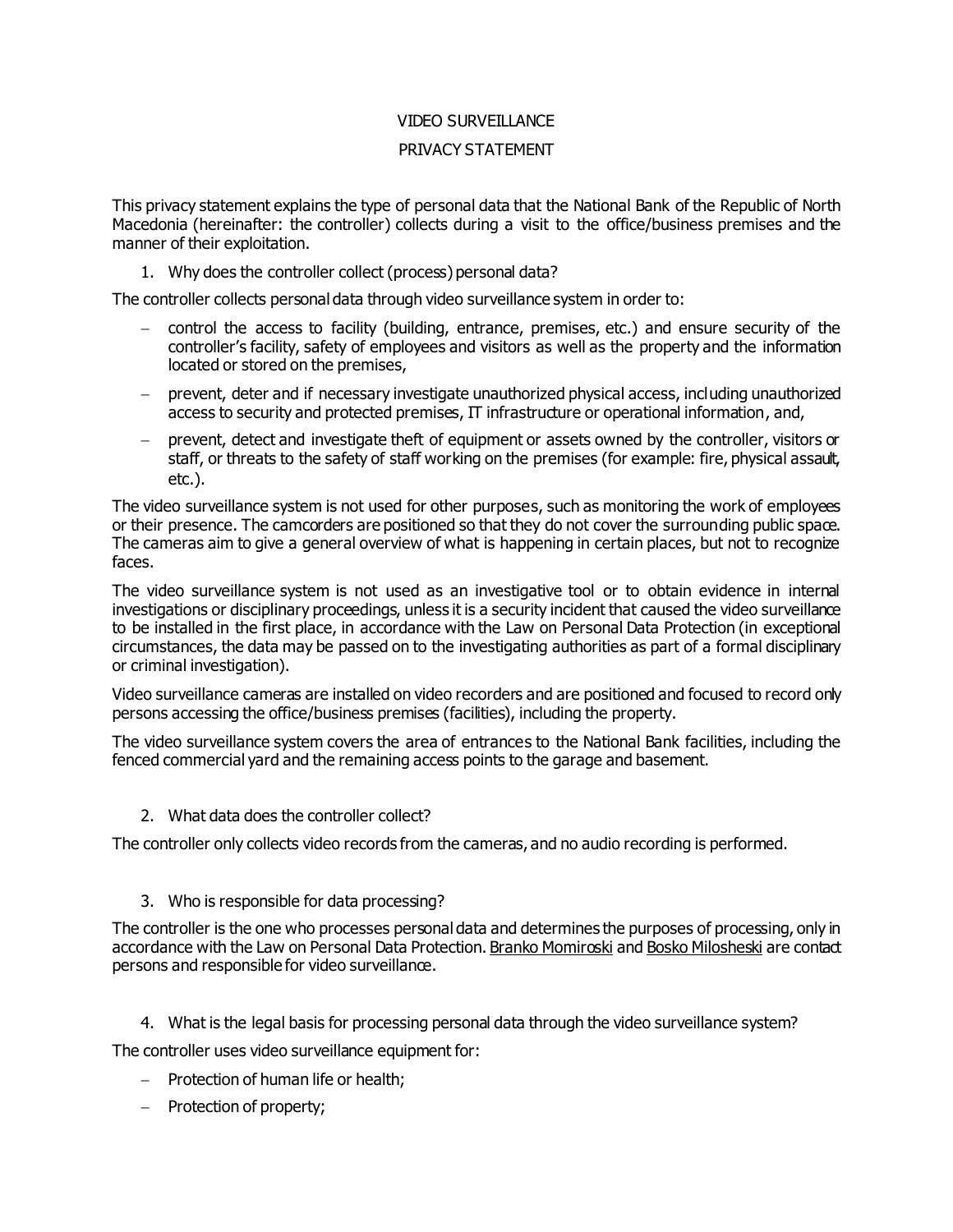- Protection of life and health of employees due to the nature of their work;
- Ensuring control over the entering and leaving the office or business premises.

Besides, there is a visible and clearly displayed video surveillance notice at the entrance of the facility, informing personal data subjects about the video surveillance and the name of the controller performing video surveillance and the manner of obtaining information on where and how long the video surveillance system recordings are stored.

# 5. Who can access my personal data?

Only persons authorized for video surveillance or video surveillance system administrators can access the video records. Access to digital devices or the disc on which videos are stored is restricted, protected by application of technical data security measures (such as password, record of every event or action by an authorized person, administrator). The data i.e. the video records cannot be accessed without prior authorization by Branko Momiroski and Bosko Milosheski who are responsible for video surveillance.

6. How can I control my data?

You can send a request to the responsible person in the National Bank Technical Maintenance and Security Department at Blvd. Kuzman Josifovski-Pitu 1 or by e-mail[: dimitrieva@nbrm.mk](mailto:dimitrieva@nbrm.mk).

# 7. Can I access my data?

You have the right to access your data at any time free of charge, by sending a request to the responsible person in the Technical Maintenance and Security Department, or by e-mail to[: dimitrieva@nbrm.mk](mailto:dimitrieva@nbrm.mk).

8. Can I change my data?

No editing of the video records is allowed.

### 9. Can I request a restriction on the processing of my data?

You have the right to restrict the processing of your personal data at any time by sending a request to the National Bank Technical Maintenance and Security Department at Blvd. Kuzman Josifovski - Pitu 1 or by email to: dimitrieva@nbrm.mk, when you dispute the accuracy of your personal data, or when the controller no longer needs your data to perform its tasks. You can also block processing when the operation is illegal and you object to deleting the data. However, blocking is not possible in every case of an official investigation.

### 10. Can I delete my data?

You have the right to request your data to be deleted at any time by sending a request to the Technical Maintenance and Security Department at Blvd. Kuzman Josifovski - Pitu 1 or by e-mail to: dimitrieva@nbrm.mk, when the processing is illegal.

### 11. Is my personal information shared with other people?

Your data is kept with the controller unless you request from the controller or give consent for it to be shared. In case of sharing your data with third parties, you will be notified to whom it was disclosed, for what purpose and on what legal basis.